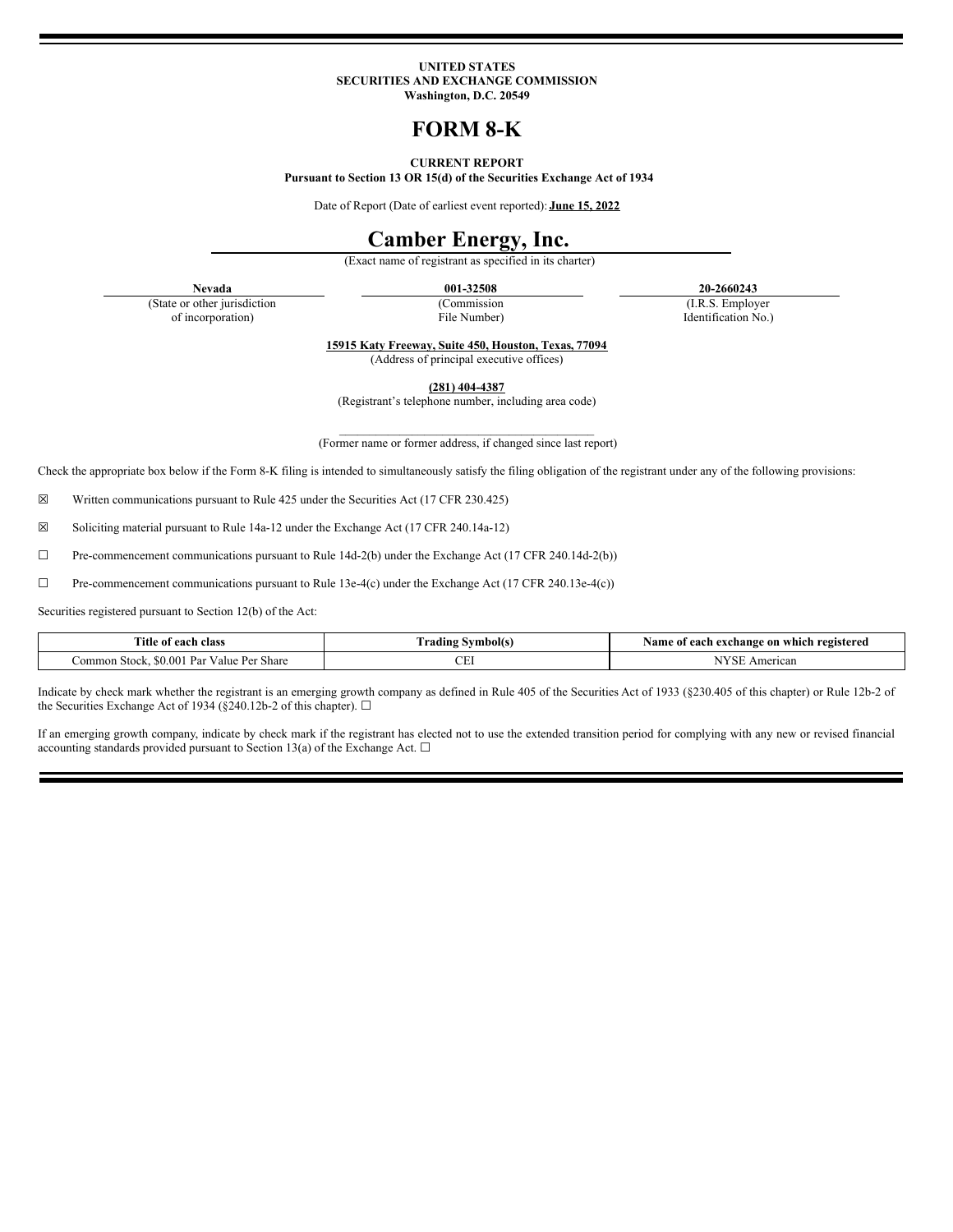#### **Item 8.01 Other Events.**

As disclosed by Camber Energy, Inc. (the 'Company') in its Current Report Filed on Form 8-K filed with the Securities and Exchange Commission, on January 5, 2022:

- (i) the Company and an accredited institutional investor (the '*Investor*") entered into a stock purchase agreement on December 30, 2021 (the *Stock Purchase* Agreement") pursuant to which the Investor purchased from the Company 10,544 shares of newly designated Series G redeemable convertible preferred stock (the "Series G Preferred Stock"), having a face value of \$10,000 per share, for an aggregate price of \$100,000,000 (the "Purchase Price"), representing at a 5% original issue discount;
- (ii) The Purchase Price was paid by the Investor via payment of \$5,000,000 in cash on December 31, 2021, and the execution and delivery of four Promissory Notes (each a "Note" and collectively, the "Notes") from the Investor in favor of Company, each in the amount of \$23,750,000 and payable by the Investor to the Company on March 31, 2022 (the "March Note"), June 30, 2022 (the "June Note"), September 30, 2022 and December 31, 2022, respectively;
- (iii) There are 2,636 shares of Series G Preferred Stock associated with each Note;
- (iv) The Investor may not convert the shares of preferred stock associated with each Note into shares of common stock or sell any of the underlying shares of common stock unless that Note is paid in full by the Investor; and
- (v) The Company may in its sole discretion redeem the 2,636 shares of Series G Preferred Stock associated with each Note by paying the Investor \$1,375,000 as full consideration for such redemption.

As disclosed by Camber Energy, Inc. (the 'Company'') in its Current Report Filed on Form 8-K filed with the Securities and Exchange Commission on March 11, 2022, on March 10, 2022, the Company paid the Investor \$1,375,000 and redeemed the 2,636 shares of Series G Preferred Stock associated with the March Note, thereby canceling the March Note and reducing the number of shares of Series G Preferred Stock outstanding from 10,544 to 7,908.

On June 15, 2022, the Company paid the Investor \$1,375,000 and redeemed the 2,636 shares of Series G Preferred Stock associated with the June Note, thereby canceling the June Note and reducing the number of shares of Series G Preferred Stock outstanding from 7,908 to 5,272.

With respect to the remaining 5,272 shares of Series G Preferred Stock, as stated above, the Investor may not convert any of the shares of preferred stock associated with any remaining Note into shares of common stock or sell any of the underlying shares of common stock unless that Note is paid in full by the Investor, and the Company may redeem the shares of Series G Preferred Stock associated with the remaining Notes by paying the Investor \$1,375,000 per Note as full consideration for such redemption.

 $\overline{2}$